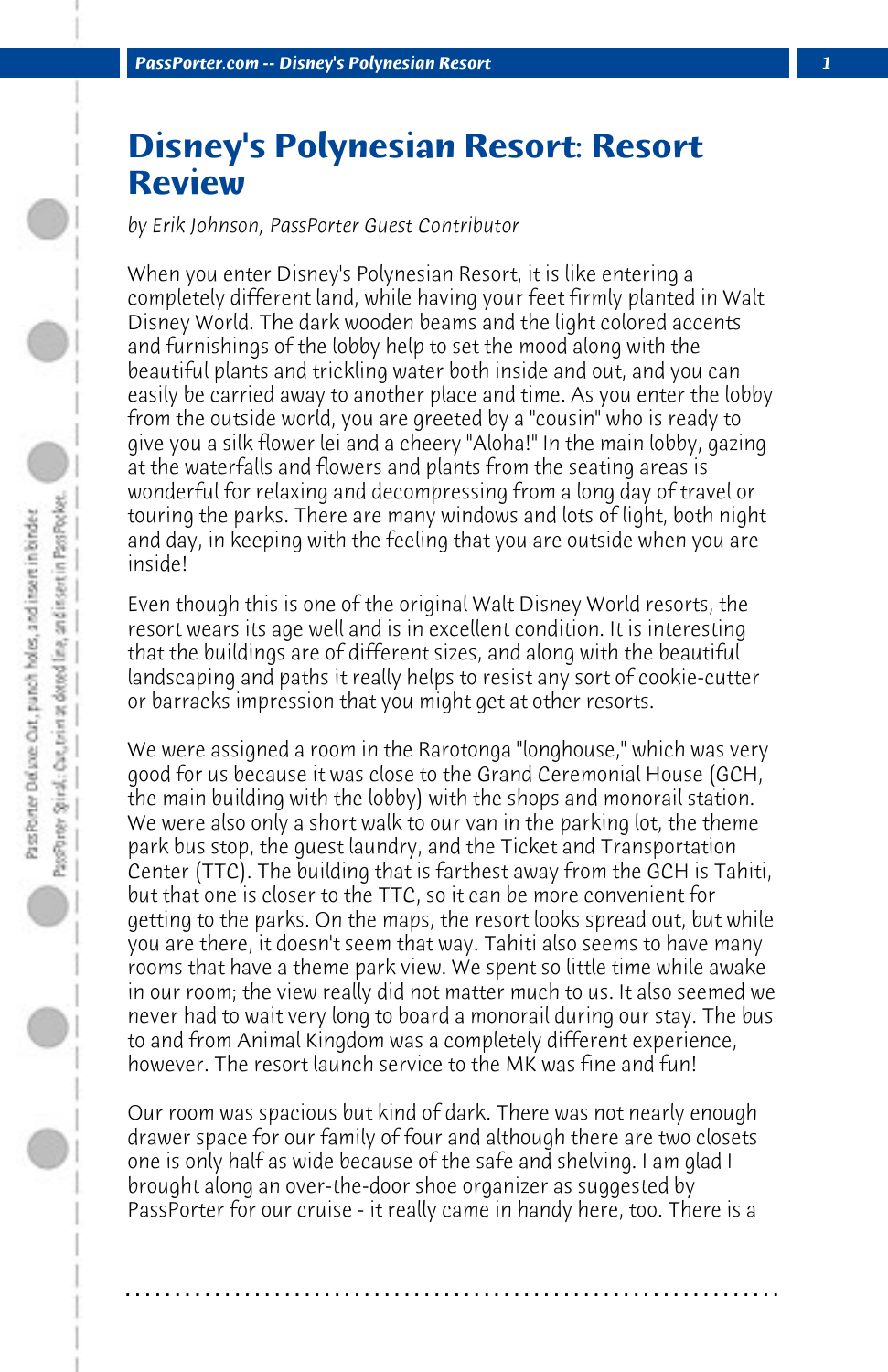cooler and a coffee maker. The flip-over sofa and bed was pretty comfortable. The flat panel TV was a nice space-saver and even though the remote did not function properly, one call and they delivered another one right away!

At Captain Cook's, the 24-hour quick service cafe, there are still problems with the guest traffic flow because if you want to order, pick up some beverages or something from the cooler and then check out, there can be a pretty big swarm as guests have to backtrack through everything to pick up their tray. The pagers issued for food pick-up and the computerized order entry system helps to speed things up. Pretty much all we got here was breakfast, except for one snack visit when we got flat bread (pizza) and serve-it-yourself Dole Whips - it was all good!

The resort has two table service restaurants; Kona Cafe and 'Ohana. Breakfast at Kona Cafe was excellent! You can get 100% Kona coffee in a French press pot, and the much-celebrated banana-stuffed Tonga Toast, served with maple and strawberry syrups. Some diners may want to split this dish and mix or match with some meat or eggs with another member of their party. Dinner at Kona Cafe was excellent, with sushi and other appetizers, American-Asian fusion entrees, and petite yet delicious desserts. I had the shrimp and scallops dish, everyone else in my party had the beef teriyaki. The Kona Island sushi menu is available to you while you dine at Kona (they are right next to each other) as are the fabulous tropical drinks of the Tambu Lounge! I had the shrimp tempura maki and my wife had the duck pot stickers, and they were both the best we had ever had.

'Ohana's Best Friends Breakfast with Lilo and Stitch was a yummy, family-style meal. Our youngest son did not care for the likiioli juice or the pineapple bread, but everyone else loved it. Your table also gets a big pan with scrambled eggs, biscuits, bacon, sausage, and Mickey waffles. On the side is syrup and butter, of course. If you still have room and want more, just ask your cousin for the hour, your server. The main event is a parade with music and Hawaiian Shirt Mickey, Pluto, Lilo and a two-armed Stitch. The characters have leis as do all the guests, once they check in with the host. Then they take a group shot for the optional photo package. It all adds to the ambiance. If you buy the photo package, you can have it added to your PhotoPass account using the event code printed on your receipt. The decorations, including all of the tikis, are very appropriate and add to the fun and ambiance.

If you stay at the Poly (or even if you don't) you might consider taking the time to enjoy the Spirit of Aloha Dinner Show, which occurs nightly on the grounds of the Polynesian. It seemed to be well attended on the night we went. They serve salad, ribs, chicken, pineapple, bread, and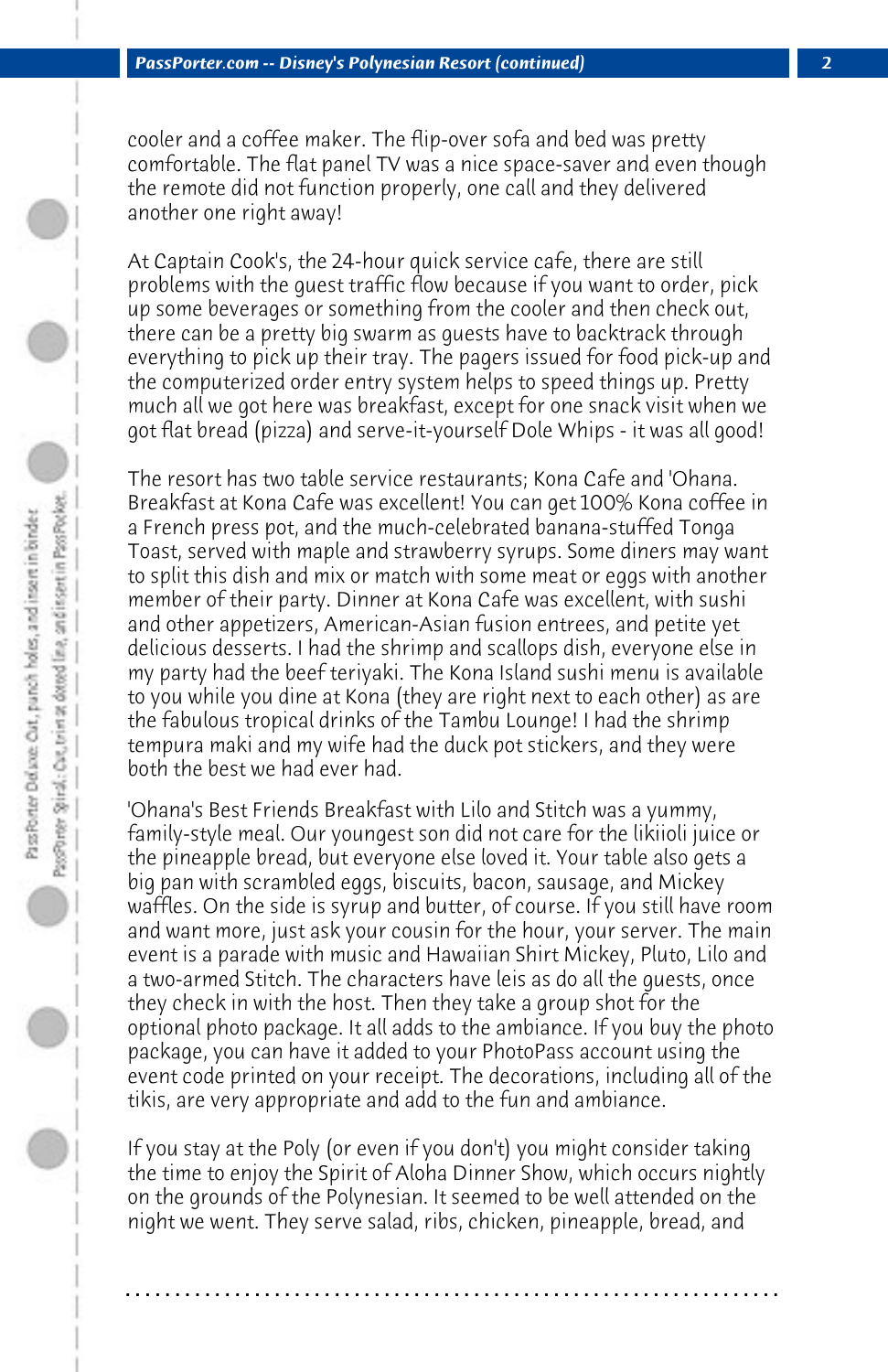*PassPorter.com -- Disney's Polynesian Resort (continued) 3*

drinks. It's all-you-care-to-eat, just ask your server for more! Kid-friendly food is available, too. The show is kind of corny, about a girl who comes back home to Hawaii after being on the mainland. They also feature a fire dancer and dancers, and the cast performed "Hawaiian Roller Coaster Ride." I suppose they could have brought out Lilo and Stitch, but maybe that's not very authentic?

Plenty of shopping is also available at the Poly. The shops and amenities on the second floor are: Samoa Snacks, Trader Mickey's (general and Polynesian-themed gifts), a PhotoPass kiosk, and Caricatures kiosk. Downstairs you can find Wyland Galleries, Capt. Cook's Quick Service, Moana Mickey's Arcade, and Bou-Tiki Fashions and Accessories.

Outside at the Polynesian there is more to be found. The Naeaua Volcano-themed pool with water slide and zero-depth entry area is a big draw for families. There is also a quiet pool, Mikala Canoe Club (marina), and Luau Cove. For parents wanting an evening alone, there is Never Land Club. This child care club is open from 4:30 p.m. until midnight and costs \$11/hour per child.

There are special activities every day of the week scheduled for those who have the time for them! These include a hula class, the torch [lighting ceremony, beach or pool games and a campf](http://www.passporter.com/articles/resort_review_polynesian.php)ire sing-along. At night, it was very nice to sit at the beach and watch the Electrical Water Pageant and Wishes with the family and a frosty beverage.

Disney's Polynesian Resort is a fantastic place to get away from the rest of the world and still be able to easily get to Disney's parks for either a short or a long stay. Aloha!

*About The Author: Erik Johnson grew up in the Washington, D.C. area and works in the city, but still loves to explore the area's many interesting sites. He lives in the country with his wife Kendra and their sons and dogs and cats.*

*Article last updated: 9/18/2008*

*View the latest version online at: http://www.passporter.com/articles/resort\_review\_polynesian.html*

*Copyright by Erik Johnson. All rights reserved under International and Pan-American Copyright Conventions. No part of this publication may be stored in a retrieval system or transmitted in any form by any means electronic, mechanical, photocopying, recording, scanning, or otherwise, except as permitted under sections 107 or 108 of the 1976 United States Copyright Act. Resale of this guide is strictly prohibited without the copyright holder's permission. If you*